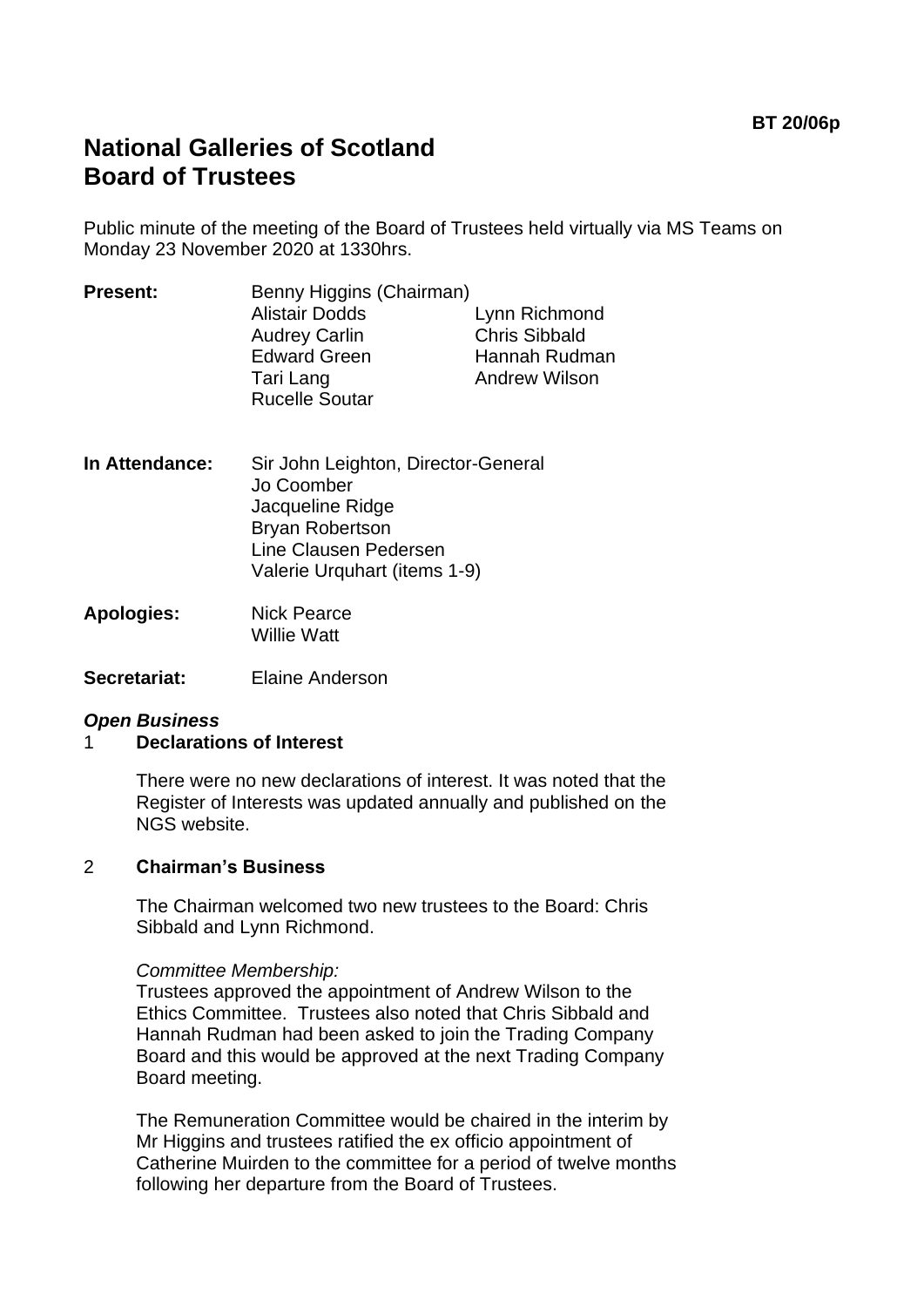## 3 **Minute of the meeting of 26 October 2020**

The minute of the meeting of 26 October was approved as a correct record.

## 4 **Matters Arising**

There were no matters arising.

## 5 **Director-General's Report**

The Director-General gave trustees an update on matters arising around the galleries. NGS was responding well to the revised Covid guidelines and uncertainties as the new tier system was introduced. Edinburgh remained in tier 3. This allowed the galleries to remain open although less visitors could travel into Edinburgh.

The Portrait Gallery had reopened at the beginning of November and had so far been operating successfully. The Director-General noted that staff were in some cases having to travel from tier 4 areas, which added an extra level of stress for colleagues. Staff however appeared to be coping well.

Later this week NGS would be going public with the revised timeline for the SNG project.

Libraries and print rooms remain closed, but there had been good momentum on research following the return of colleagues from furlough at the start of the month.

The Director-General considered that NGS was doing well in the challenging circumstances.

Mr Wilson asked trustees to ensure that NGS seeks additional funding as required from the government funding source which is likely to become available.

## 6 **Reopening and Recovery: Update on Progress**

Mr Robertson outlined the latest updates on reopening the galleries. All four galleries were now open, with the Portrait Gallery opening on 8 November. It was noted that Modern One would close on 10 January temporarily until 27 March during reinstallation and lift repairs.

The team had been on standby to respond quickly to any change in Covid restrictions, but this had not been needed so far.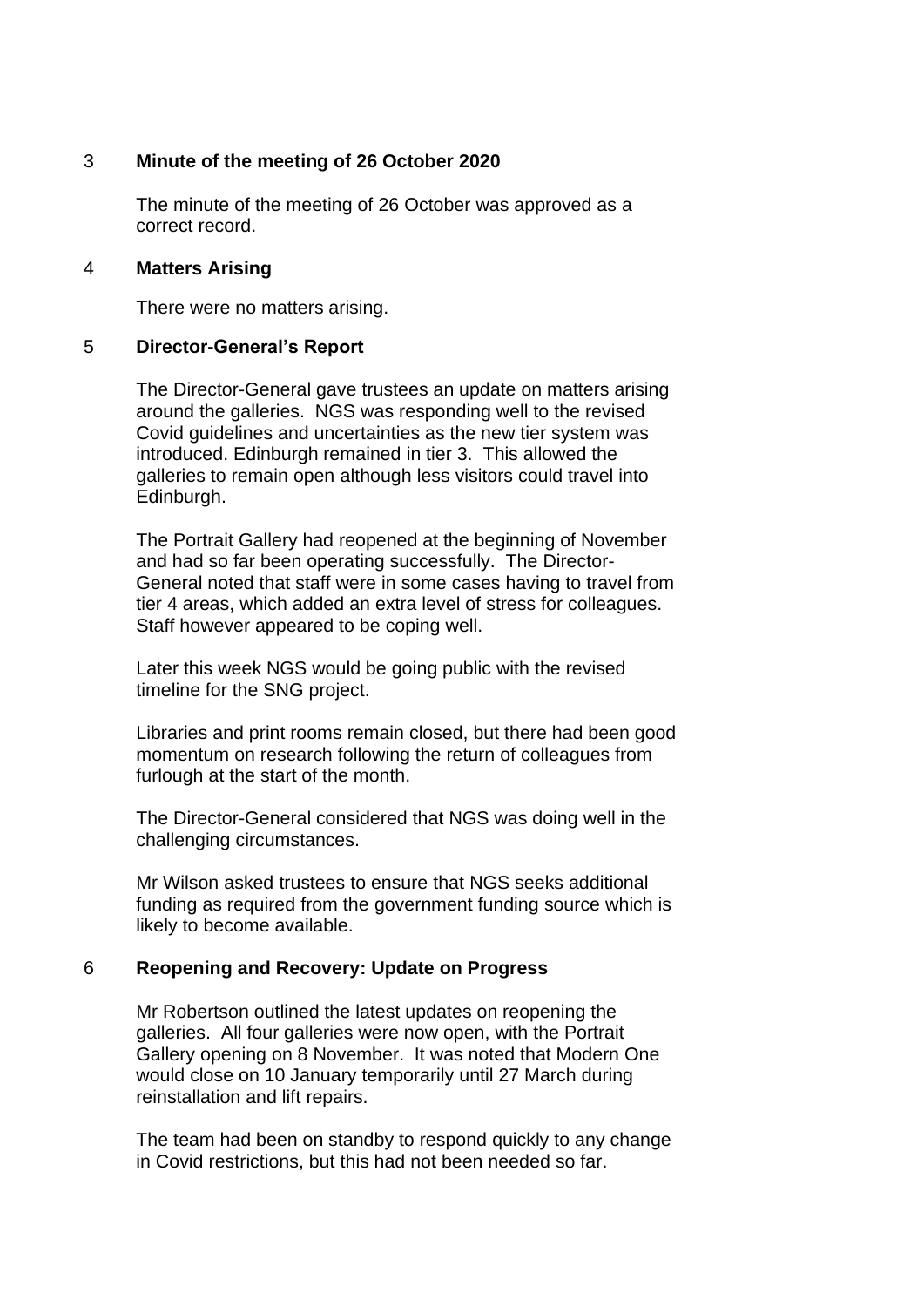The Chairman sought feedback on visitor experience. It was noted that the team was running mystery shops as well as exit questionnaires to identify any concerns. There was a clear positive impact on people's well-being. Visitor satisfaction had been generally good. Any complaints which could be acted upon, had been.

Ms Coomber agreed to give a report to the next meeting to share visitor feedback. JC

## 10 **Reports**

#### 10.1 **One Collection**

Ms Clausen Pedersen presented the report and invited questions, sharing details of a recent, charming acquisition by Thomas Fearnley which had been gifted by Asbjorn Lunde. Another work had been recently acquired by Barbara Rae, with the financial assistance of a former trustee.

## 10.2 **Public Programme 2020-21**

Ms Clausen Pedersen outlined the public programme for the next few months, including Harryhausen at M2 and You are Here at the PG. A conservation live project was being undertaken at the RSA building.

## 10.3 **Public Engagement Quarterly Report**

Ms Coomber explained the level of digital media used in the Harryhausen show. This was much more ambitious than had been tried before and had been incredibly successful. The additional media reach for the show had also been significant. The shop was exceeding expectation. A late night had been trialled and another was planned.

*You are Here* had had over 200 submissions and more were coming in. Ms Coomber explained that the exhibition is changed weekly to keep it fresh and current.

The e-commerce performance had been excellent and was improving all the time.

The Art Competition for Schools was being exhibited at M1 currently and had proved very popular.

## 11 **Compliance & Risk**